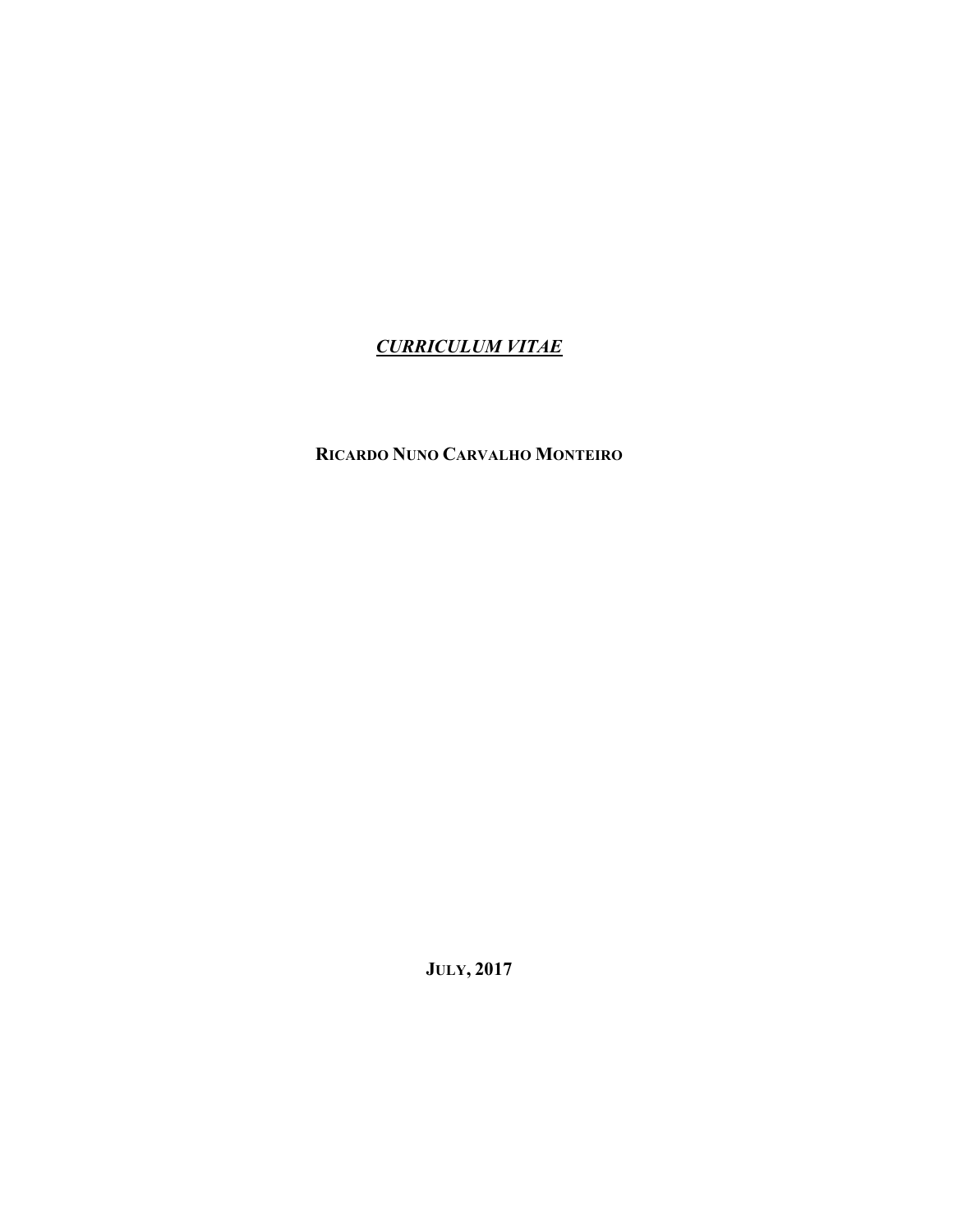## **1. PERSONAL INFORMATION**

**NAME:** Ricardo Nuno Carvalho Monteiro **BIRTHDATE:** February 10, 1982 **NACIONALITY:** Portuguese **PLACE OF BIRTH**: Porto, Portugal **E-MAIL:** ricardo.monteiro@iusspavia.it, rncmonteiro@gmail.com **PHONE NUMBER:** +39 333 641 4865

## **2. EDUCATION**

| 2011                 | European Ph.D. in Civil Engineering, University of Porto, Portugal                             |
|----------------------|------------------------------------------------------------------------------------------------|
|                      | (1-year placement at ROSE School, Pavia, Italy)                                                |
| <b>Thesis Title:</b> | Probabilistic Seismic Assessment of Bridges                                                    |
| <b>Advisors:</b>     | Prof. Raimundo Delgado (University of Porto)<br>Prof. Aníbal Costa (University of Aveiro)      |
| 2005                 | Civil Engineering Degree (Structural Engineering Curriculum),<br>University of Porto, Portugal |
| <b>Final Grade</b>   | 17 out of 20 (ranked $1st$ )                                                                   |

## **3. CURRENT AND PAST APPOINTMENTS**

| September 2013 – Present     | Deputy Director, UME (formerly ROSE) Graduate<br>School, IUSS Pavia, Italy                                                                        |
|------------------------------|---------------------------------------------------------------------------------------------------------------------------------------------------|
| November 2016 – Present      | Senior Assistant Professor, Institute for Advanced Study<br>(IUSS) of Pavia, Italy                                                                |
| December 2011 – October 2016 | Junior Assistant Professor, Institute for Advanced Study<br>(IUSS) of Pavia, Italy                                                                |
| <b>August 2011 – Present</b> | Affiliated Post-Doctoral Researcher, European Centre for<br>Training and Research in Earthquake Engineering, Pavia,<br>Italy                      |
| August 2011 – Present        | Affiliated Post-Doctoral Researcher, Institute of R&D in<br>Structures and Construction, Faculty of Engineering,<br>University of Porto, Portugal |
| October 2010 – November 2011 | Researcher, University of Pavia, Structural Mechanics<br>Department                                                                               |

## **4. TRAINING AND RESEARCH**

| December $2011 -$<br><b>Present</b> | <b>Assistant Professor</b><br>IUSS, Istituto Universitario di Studi Superiori di Pavia, Italy<br>Supervision or co-supervision of 24 Master Theses: |
|-------------------------------------|-----------------------------------------------------------------------------------------------------------------------------------------------------|
|                                     |                                                                                                                                                     |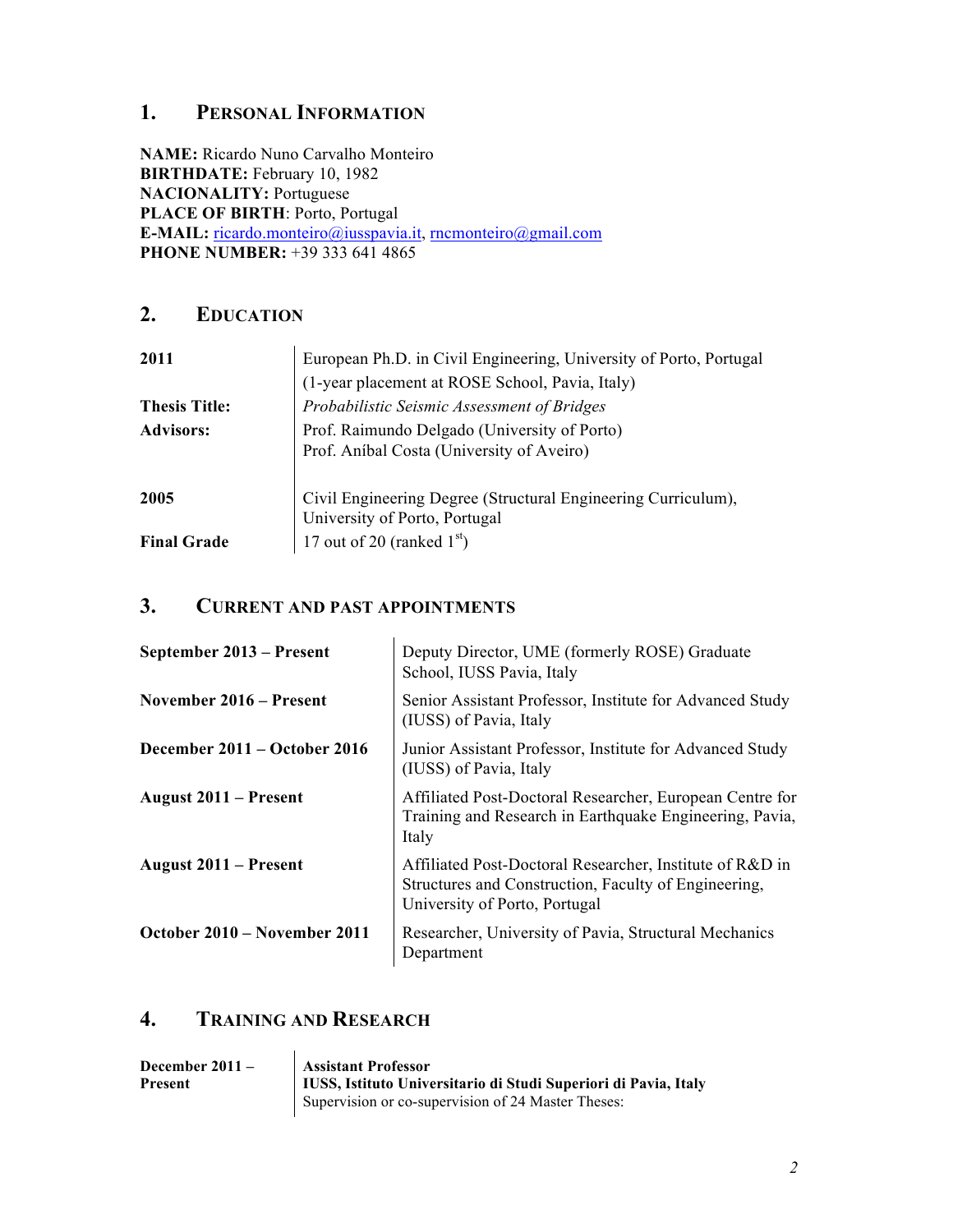- 1. Borozan J., May 2017 (expected), UME School, MEEES Programme*, Seismic assessment of RC buildings considering soil-structure interaction*
- 2. O'Hearne N., May 2017 (expected), UME School, MEEES Programme*, Seismic numerical assessment of historical buildings*
- 3. Musta P., May 2017 (expected), UME School, MEEES Programme*, Simplified Numerical Models for Seismic Performance of CFSTs*
- 4. Gaviria A., May 2016, UME School, REM Programme, *Database of standards, practices and procedures for disaster risk reduction*
- 5. Sarchi, L., May 2016, UME School, REM Programme, *Numerical modeling of non-engineered structures*
- 6. Perdomo C., May 2016, UME School, MEEES Programme*, Use of Generalized Force Vectors for multi-mode pushover analysis of bridges*
- 7. Kalemi, B., May 2016, UME School, MEEES Programme*, Seismic Performance of RC Filled Steel Columns*
- 8. Mystiliadi, A., May 2016, UME School, MEEES Programme*, Steel fibres reinforced concrete in static and dynamic conditions*
- 9. Qu, L., May 2015, UME School, MEEES Programme*, Seismic performance of RC structures with mixed steel-FRP rebars*
- 10. Vecere, A., May 2015, UME School, REM Programme, *Post Disaster Needs Assessment – Shelter structures*
- 11. Ejiofor, M., May 2015, UME School, REM Programme, *Flood Risk Model for Nigeria*
- 12. Civiletti, G., May 2015, UME School, REM Programme*, Improved models for increased seismic risk awareness*
- 13. Jiang, Y., May 2014, UME School, ROSE Programme, *Sustainable High Performance Concrete-Steel Tubular Columns for Seismic Areas*
- 14. Ahmed, K., May 2014, UME School, REM Programme, *Seismic Risk Assessment in Pakistan*
- 15. Ghazaryan, A., May 2014, UME School, REM Programme, *Disaster risk financing and insurance strategy*
- 16. Keramat, S., May 2014, UME School, REM Programme, *Reducing Disaster Risk through Promotion of Rights and Good Governance*
- 17. Zhang, X., May 2013, UME School, ROSE Programme, *Different Approaches to Derive Analytical Fragility Functions of Bridges*
- 18. Zelaschi, C., May 2013, UME School, ROSE Programme, *Systemic characterization of RC bridges for seismic loss assessment*
- 19. Sriwastava, A., May 2013, UME School, REM Programme, *Development of a methodology to distribute existing rainfall amounts on terrain and simulation of rainfall induced flooding*
- 20. Sepitci, B., May 2013, UME School, REM Programme, *The Relationship between Global Climate Change and Rainfall Induced Natural Hazards*
- 21. Santos, R., May 2013, UME School, REM Programme, *Assessing housing needs following the Canterbury Earthquakes: A critical review of predictive models and feasibility of their implementation in New Zealand*
- 22. González, R., May 2013, UME School, REM Programme, *From hurricane hazard modelling to risk assessment; a comparative study*
- 23. Servi, Y., May 2013, UME School, REM Programme, *Disaster Risk Management for the East Asia and Pacific Region*
- 24. Endire, Y., May 2013, UME School, REM Programme, *Wildfire Risk Assessment in Benishangul Gumuz Regional State of Ethiopia*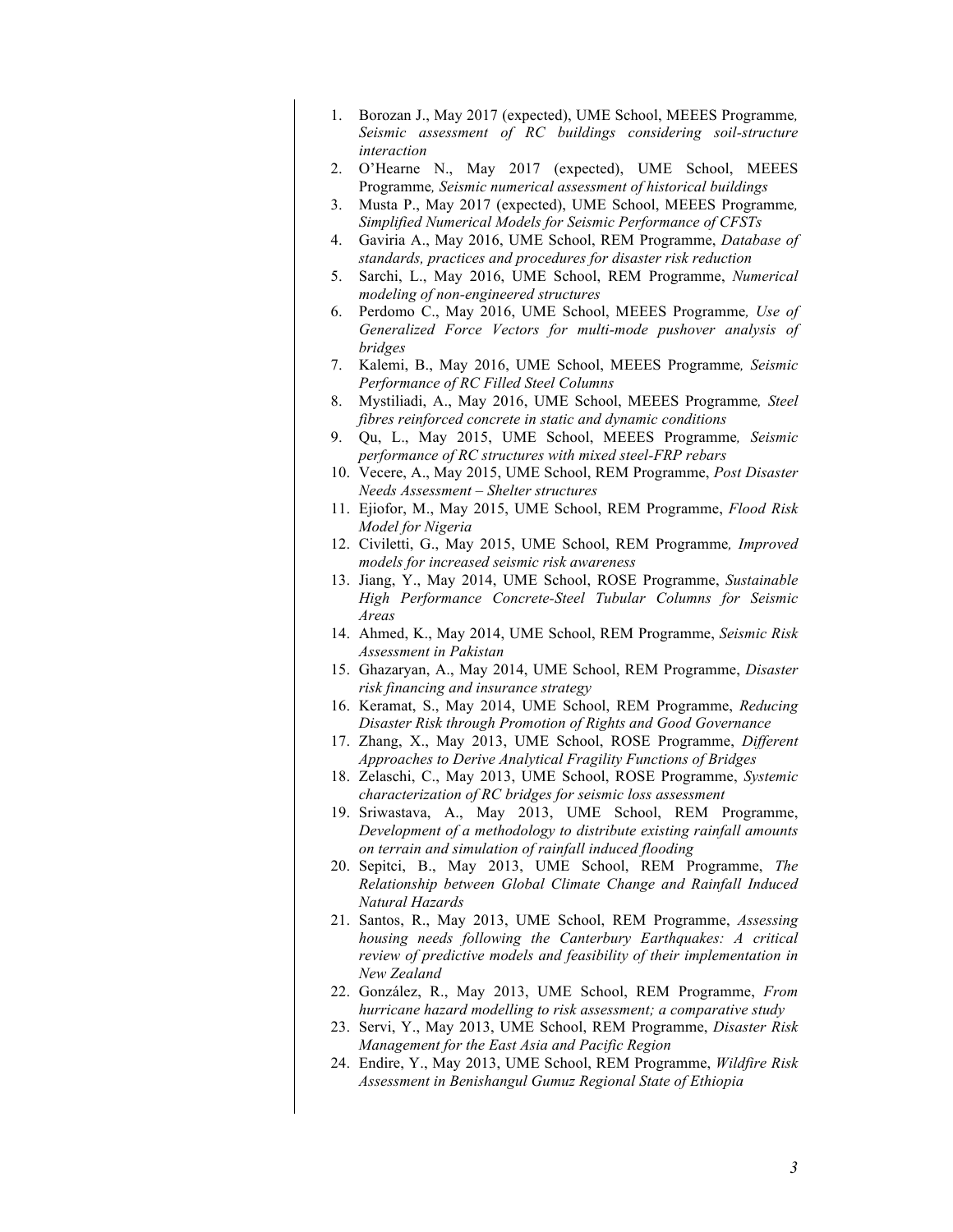|                                        | Supervision/Co-supervision of 9 PhD Theses:<br>1. Perdomo C., 2019 (expected), UME School, UME Doctoral<br>Programme, ROSE curriculum, Seismic loss assessment procedures<br>for RC bridges<br>2. Silva A., 2019 (expected), UME School, UME Doctoral Programme,<br>ROSE curriculum, Numerical assessment and comparison of steel-<br>based building retrofitting techniques<br>Cerchiello V., 2018 (expected), UME School, UME Doctoral<br>3.<br>Programme, REM curriculum, Remote sensing-based building<br>fragility models for seismic risk assessment<br>4. Yilmaz C., 2018 (expected), UME School, UME Doctoral<br>Programme, REM curriculum, Simplified procedures for landslide<br>risk assessment<br>5. Papadopoulos A., 2018 (expected), UME School, UME Doctoral<br>Programme, ROSE curriculum, Harmonization of multi-hazard risk<br>assessment approaches<br>6. Vecere A., 2018 (expected), UME School, UME Doctoral<br>Programme, REM curriculum, Early loss assessment methodologies<br>for different natural hazards<br>Jiang, Y., 2017 (expected), UME School, UME Doctoral Programme,<br>7.<br>ROSE curriculum, Sustainable High Performance Concrete-Steel<br>Tubular Columns for Seismic Areas<br>8. Civiletti, G., 2017 (expected), UME School, UME Doctoral<br>Programme, REM curriculum, Improved seismic awareness models<br>for Italian buildings<br>9. Zelaschi, C., 2016 (expected), UME School, UME Doctoral<br>Programme, ROSE curriculum, Seismic risk assessment of bridge<br>networks |
|----------------------------------------|-----------------------------------------------------------------------------------------------------------------------------------------------------------------------------------------------------------------------------------------------------------------------------------------------------------------------------------------------------------------------------------------------------------------------------------------------------------------------------------------------------------------------------------------------------------------------------------------------------------------------------------------------------------------------------------------------------------------------------------------------------------------------------------------------------------------------------------------------------------------------------------------------------------------------------------------------------------------------------------------------------------------------------------------------------------------------------------------------------------------------------------------------------------------------------------------------------------------------------------------------------------------------------------------------------------------------------------------------------------------------------------------------------------------------------------------------------------------------------------------------------------------------|
| <b>January 2017 –</b><br>Present       | <b>Coordinator (IUSS Pavia, Italy)</b><br>ITERATE - Improved Tools for Disaster Risk Mitigation in Algeria<br>Funded by European Commission – Directorate General for Civil Protection                                                                                                                                                                                                                                                                                                                                                                                                                                                                                                                                                                                                                                                                                                                                                                                                                                                                                                                                                                                                                                                                                                                                                                                                                                                                                                                                |
| <b>January 2016 -</b><br>Present       | <b>Coordinator (IUSS Pavia, Italy)</b><br>ReLUIS (Network of Seismic Engineering University Laboratories) - Research<br>line 7 – Displacement-based loss assessment<br>Funded by the Italian Civil Protection Department                                                                                                                                                                                                                                                                                                                                                                                                                                                                                                                                                                                                                                                                                                                                                                                                                                                                                                                                                                                                                                                                                                                                                                                                                                                                                              |
| <b>January 2015 –</b><br>Present       | <b>Deputy Coordinator</b><br><b>IUSS Pavia, Italy</b><br>SYRIS-ERC - Systemic Risk Modelling and Governance<br>Funded by Lombardy Region and Cariplo Foundation                                                                                                                                                                                                                                                                                                                                                                                                                                                                                                                                                                                                                                                                                                                                                                                                                                                                                                                                                                                                                                                                                                                                                                                                                                                                                                                                                       |
| <b>January 2015 –</b><br>December 2016 | <b>Research Unit Deputy Coordinator (IUSS Pavia, Italy)</b><br>SASPARM 2.0 - Support Action for Strengthening PAlestine capabilities for<br>seismic Risk Mitigation<br>Funded by European Commission – Directorate General for Civil Protection                                                                                                                                                                                                                                                                                                                                                                                                                                                                                                                                                                                                                                                                                                                                                                                                                                                                                                                                                                                                                                                                                                                                                                                                                                                                       |
| January 2015 – June<br>2016            | <b>Deputy Coordinator</b><br>Eucentre and Centre of Integrated Geomorphology for the Mediterranean<br>Area (CGIAM), Italy<br>Progetto Scuole<br>Funded by Italian Ministry of Education and Research                                                                                                                                                                                                                                                                                                                                                                                                                                                                                                                                                                                                                                                                                                                                                                                                                                                                                                                                                                                                                                                                                                                                                                                                                                                                                                                  |
| June 2014 –<br>Present                 | Coordinator<br><b>IUSS Pavia, Italy</b><br>Erasmus+ Mobility Programme                                                                                                                                                                                                                                                                                                                                                                                                                                                                                                                                                                                                                                                                                                                                                                                                                                                                                                                                                                                                                                                                                                                                                                                                                                                                                                                                                                                                                                                |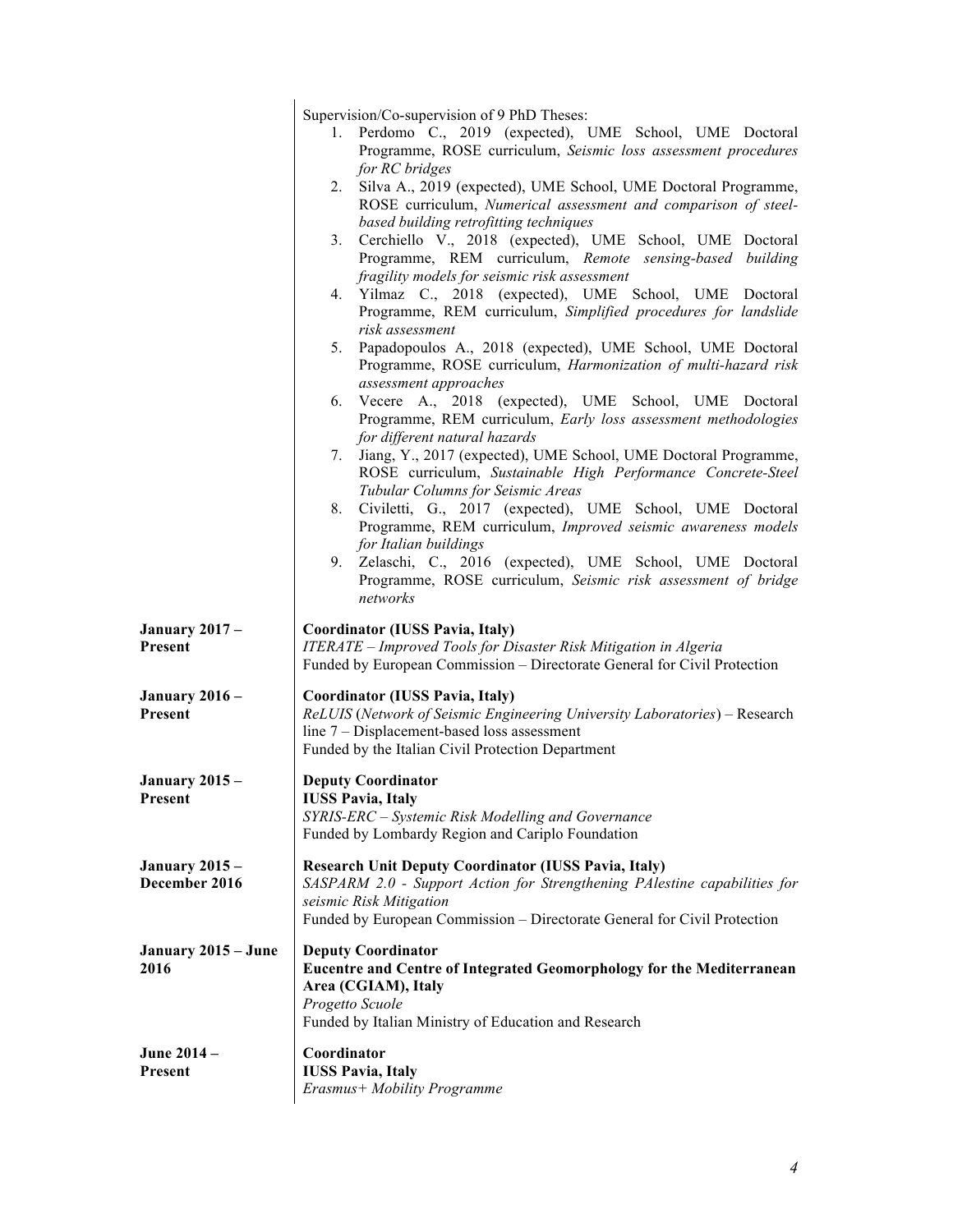|                                       | Funded by the European Commission                                                                                                                                                                                                                                                                                                                                                                                                                                                            |
|---------------------------------------|----------------------------------------------------------------------------------------------------------------------------------------------------------------------------------------------------------------------------------------------------------------------------------------------------------------------------------------------------------------------------------------------------------------------------------------------------------------------------------------------|
| February 2014 -<br>December 2015      | <b>Research Unit Coordinator</b><br><b>IUSS Pavia, Italy</b><br>ReLUIS (Network of Seismic Engineering University Laboratories)<br>Funded by the Italian Civil Protection Department                                                                                                                                                                                                                                                                                                         |
| September 2013 -<br><b>Present</b>    | <b>Deputy Coordinator</b><br><b>IUSS Pavia, Italy</b><br>MEEES - Erasmus Mundus Master in Earthquake Engineering and<br><b>Engineering Seismology</b><br>Funded by the European Commission                                                                                                                                                                                                                                                                                                   |
| <b>March 2013 –</b><br>September 2015 | <b>WP Coordinator</b><br><b>EUCENTRE, Pavia, Italy and University of Porto</b><br>PRISE - Earthquake Loss Assessment of the Portuguese Building Stock<br>Funded by the Portuguese National Foundation for Science and Technology<br>Main Tasks: Seismic Risk Exposure Model for Portuguese Building Stock.                                                                                                                                                                                   |
| November $2010 -$<br>October 2014     | <b>Task Coordinator</b><br><b>EUCENTRE, Pavia, Italy</b><br>FP7 European Project NERA (Network of European Research Infrastructures<br>for Earthquake Risk Assessment and Mitigation)<br>Main Tasks: Local Research Unit Task Coordinator: Updating of structural<br>fragility curves, taking into account new information on an existing network,<br>for optimized loss/risk assessment studies.                                                                                            |
| October $2010 -$<br>September 2012    | Collaborator<br><b>Global Earthquake Model</b><br>Main Tasks: Use of OpenQuake: open-source application for assessment of<br>seismic risk.                                                                                                                                                                                                                                                                                                                                                   |
| October $2010 -$<br>November 2011     | <b>Post-Doctoral Researcher</b><br><b>University of Pavia, Structural Mechanics Department</b><br>FP7 European Project SYNER-G (Systemic Seismic Vulnerability and Risk<br>Analysis for Buildings, Lifeline Networks and Infrastructures Safety Gain)<br>Main Tasks: Estimation of fragility curves of different bridge typologies;<br>Classification of Bridges for Loss Assessment Studies.                                                                                                |
| January-<br>September 2010            | <b>Doctoral Researcher</b><br><b>University of Porto, Faculty of Engineering</b><br>FCT National Project (Seismic Assessment and Retrofitting of Bridges)                                                                                                                                                                                                                                                                                                                                    |
| March –<br><b>July 2008</b>           | <b>Visiting PhD student</b><br>EUCENTRE, Seismic Risk Section, Pavia, Italy<br>Earthquake Loss Assessment of Bridges<br>(Supervision: Dr. Rui Pinho and Dr. Helen Crowley)                                                                                                                                                                                                                                                                                                                   |
| September 2007 -<br><b>June 2009</b>  | <b>Tutor, Civil Engineering MSc theses</b><br><b>University of Porto, Portugal</b><br>(Supervision: Prof. Raimundo Delgado)<br>Carvalho, A., June 2009, Master Thesis, FEUP, Seismic Assessment of<br>$\bullet$<br>reinforced concrete bridges<br>Sousa, L., July 2008, Master Thesis, FEUP, Seismic assessment of<br>$\bullet$<br>reinforced concrete hollow piers bridges<br>Ribeiro, R, March 2008, Master Thesis, FEUP, Pushover analysis of<br>$\bullet$<br>reinforced concrete bridges |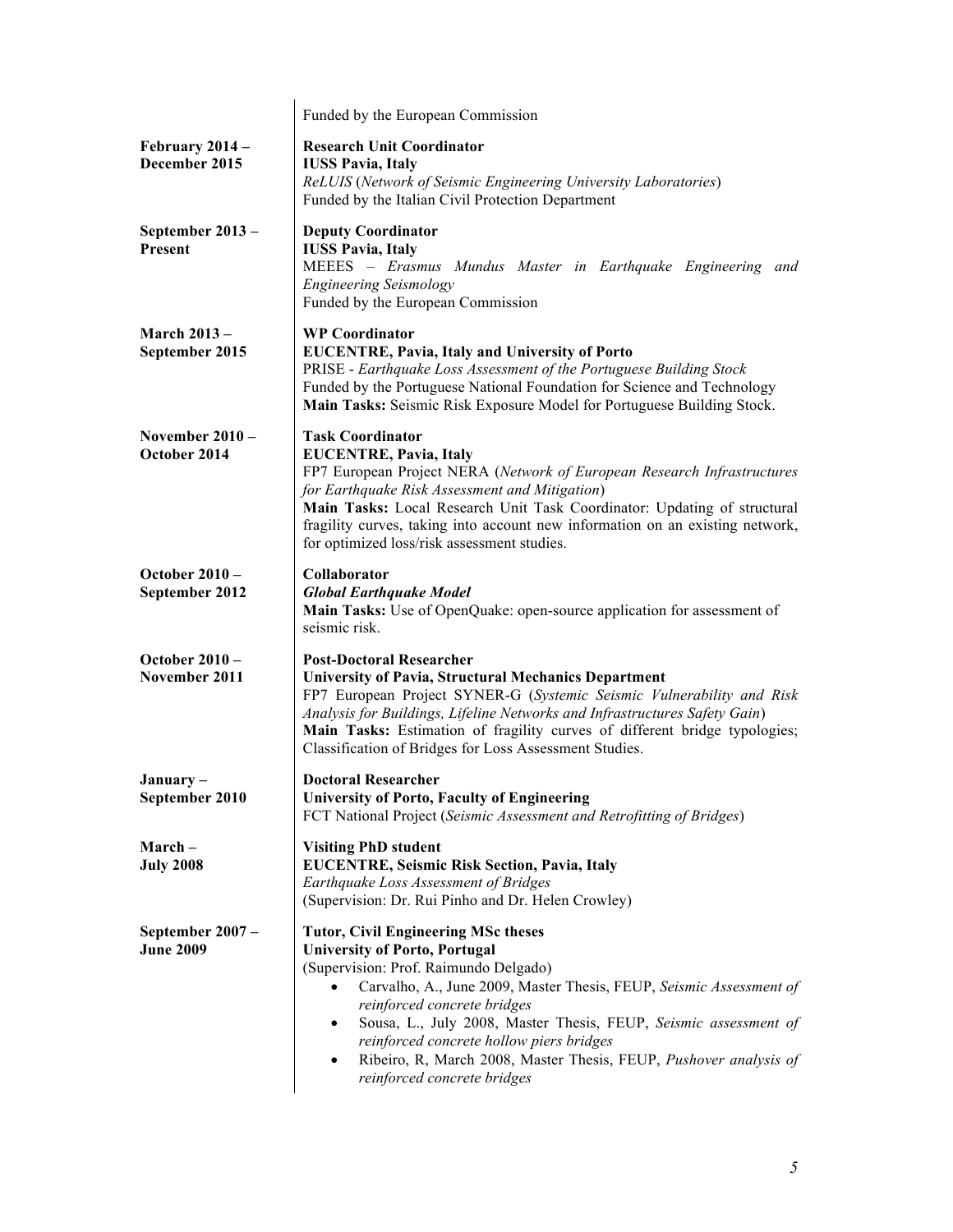| $February-$<br><b>July 2007</b> | <b>Visiting PhD student</b><br><b>EUCENTRE, Seismic Risk Section, Pavia, Italy</b> |
|---------------------------------|------------------------------------------------------------------------------------|
|                                 | Evaluation of Nonlinear Static Procedures for the Seismic Assessment of            |
|                                 | <i>Bridges</i>                                                                     |
|                                 | (Supervision: Dr. Rui Pinho and Dr. Chiara Casarotti)                              |
| September 2006 -                | <b>Tutor, Civil Engineering Degree thesis</b>                                      |
| February 2007                   | <b>University of Porto, Portugal</b>                                               |
|                                 | Seismic Vulnerability of Bridges                                                   |
|                                 | (Supervision: Prof. Raimundo Delgado)                                              |
| <b>August 2005 –</b>            | <b>Doctoral Researcher</b>                                                         |
| <b>July 2007</b>                | <b>University of Porto, Portugal</b>                                               |
|                                 | FP6 European Project LESSLOSS (Risk Mitigation for Earthquakes and                 |
|                                 | Landslides, Subproject 9, Probabilistic risk assessment: methods and               |
|                                 | <i>applications</i> )                                                              |
|                                 | Main Tasks: Probabilistic applications for vulnerability assessment of             |
|                                 | buildings and bridges.                                                             |

## **5. TEACHING AND ACADEMIC COORDINATION APPOINTMENTS**

| December 2011 -                  | <b>Assistant Professor</b>                                                                                                                                                                                                                                                                                                                                                                                                                                                                                                                                                                                                                                                                                                                                                                                                                                                                                                                                                                                                                                                                                                                 |
|----------------------------------|--------------------------------------------------------------------------------------------------------------------------------------------------------------------------------------------------------------------------------------------------------------------------------------------------------------------------------------------------------------------------------------------------------------------------------------------------------------------------------------------------------------------------------------------------------------------------------------------------------------------------------------------------------------------------------------------------------------------------------------------------------------------------------------------------------------------------------------------------------------------------------------------------------------------------------------------------------------------------------------------------------------------------------------------------------------------------------------------------------------------------------------------|
| Present                          | IUSS, Istituto Universitario di Studi Superiori di Pavia, Italy                                                                                                                                                                                                                                                                                                                                                                                                                                                                                                                                                                                                                                                                                                                                                                                                                                                                                                                                                                                                                                                                            |
|                                  | Deputy Director, Understanding and Managing Extremes<br>$\bullet$<br>(UME) Graduate School;<br>Deputy Coordinator, Erasmus Mundus Master in Earthquake<br>$\bullet$<br>Engineering and Engineering Seismology (MEEES) – IUSS<br>Pavia, University of Grenoble, University of Patras and Middle<br>East Technical University;<br>Scientific<br>Coordinator, Earthquake<br>Engineering<br>and<br>$\bullet$<br>Engineering Seismology (ROSE) Master and PhD Programmes,<br>UME Graduate School;<br>Scientific Coordinator, Risk and Emergency Management<br>٠<br>(REM) Master and PhD Programmes, UME Graduate School;<br>Assistant Coordinator, Weather Related Risk (WRR) PhD<br>$\bullet$<br>Programme, UME Graduate School and CIMA Foundation,<br>Savona, Italy;<br>Proposal of new study programmes (Master in Chemical and<br>$\bullet$<br>Environmental Risk and Nuclear Risk);<br>Presentation of several proposals (e.g. European Commission)<br>for funding for a European Joint Doctoral Programme in<br><b>Understanding and Managing Extremes;</b><br>Establishment of a Joint Doctorate Degree between IUSS Pavia<br>$\bullet$ |
|                                  | and University of Toronto (the first Europe-Canada joint degree<br>ever) in the field of Resilience of Critical Infrastructure.                                                                                                                                                                                                                                                                                                                                                                                                                                                                                                                                                                                                                                                                                                                                                                                                                                                                                                                                                                                                            |
| December 2016 -<br>February 2017 | <b>Teaching Assistant</b><br><b>IUSS Pavia, Italy</b>                                                                                                                                                                                                                                                                                                                                                                                                                                                                                                                                                                                                                                                                                                                                                                                                                                                                                                                                                                                                                                                                                      |
|                                  | Earthquake Engineering and Engineering Seismology<br>(Lecturer: Gian Michele Calvi)                                                                                                                                                                                                                                                                                                                                                                                                                                                                                                                                                                                                                                                                                                                                                                                                                                                                                                                                                                                                                                                        |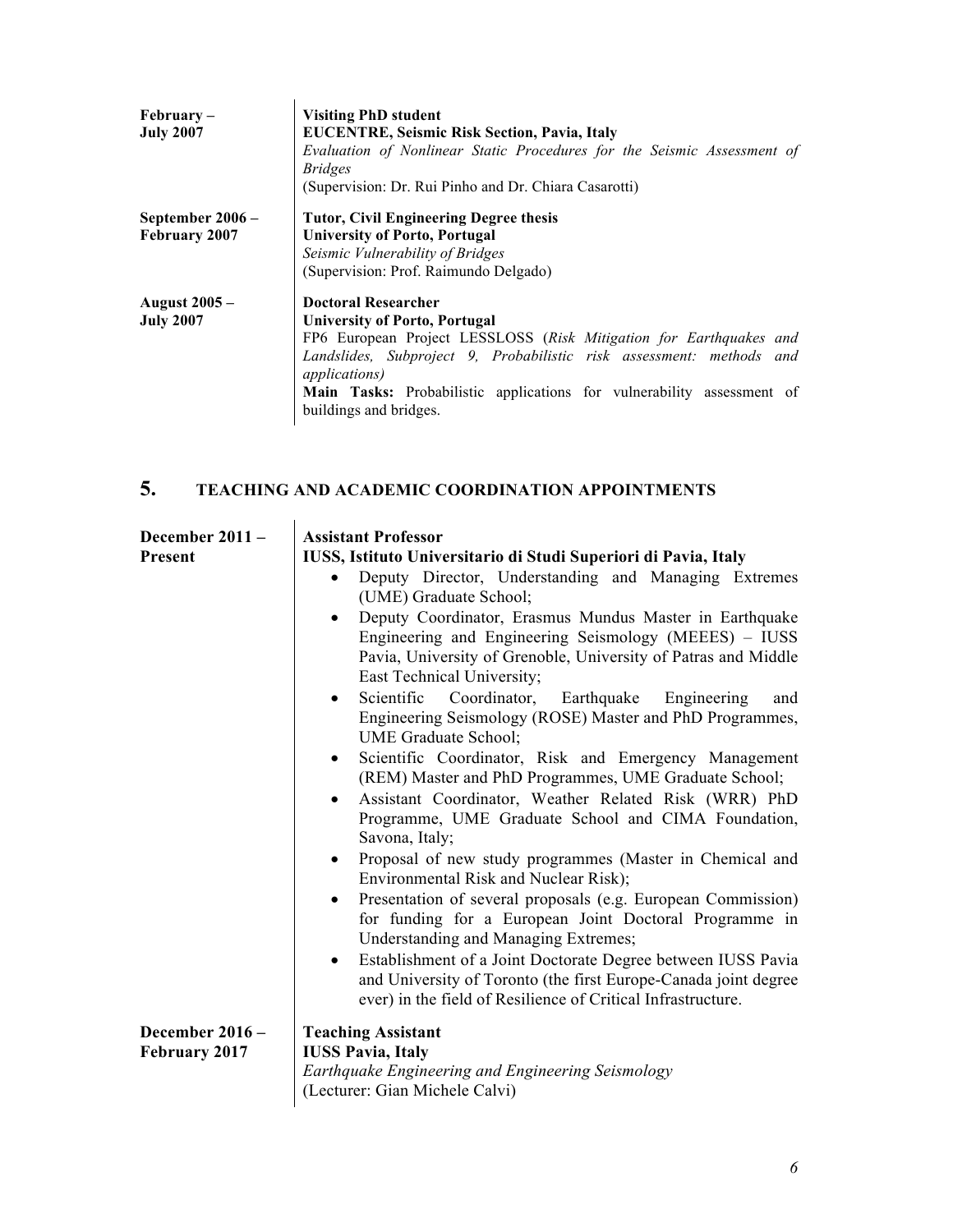| February - March<br>2016   | <b>Teaching Assistant</b><br><b>IUSS Pavia, Italy</b><br>Earthquake Engineering and Engineering Seismology<br>(Lecturer: Gian Michele Calvi)                                                                                                                                                                                             |
|----------------------------|------------------------------------------------------------------------------------------------------------------------------------------------------------------------------------------------------------------------------------------------------------------------------------------------------------------------------------------|
| November 2015              | <b>Invited Lecturer</b><br><b>University of Stellenbosch</b><br>Midrand Conference Centre, Johannesburg, South Africa<br>1-day session for practitioners on "Seismic Design of RC Buildings"                                                                                                                                             |
| October 2015               | <b>Invited Lecturer</b><br><b>University of Stellenbosch, South Africa</b><br>MSc/PhD course in Seismic Design of RC Buildings                                                                                                                                                                                                           |
| February – March<br>2015   | <b>Teaching Assistant</b><br><b>IUSS Pavia, Italy</b><br>Earthquake Engineering and Engineering Seismology<br>(Lecturer: Gian Michele Calvi)                                                                                                                                                                                             |
| <b>April – May 2014</b>    | <b>Teaching Assistant</b><br><b>IUSS Pavia, Italy</b><br>Myths and Fallacies in Structural Engineering<br>(Lecturer: Gian Michele Calvi)                                                                                                                                                                                                 |
| November 2013              | <b>Teaching Assistant</b><br><b>EUCENTRE, Pavia, Italy</b><br>Displacement Based Seismic Design of RC Buildings                                                                                                                                                                                                                          |
| <b>April – May 2013</b>    | <b>Teaching Assistant</b><br><b>IUSS Pavia, Italy</b><br>Myths and Fallacies in Structural Engineering<br>(Lecturer: Gian Michele Calvi)                                                                                                                                                                                                 |
| November 2012              | <b>Invited Lecturer</b><br><b>University of Porto, Faculty of Engineering, Portugal</b><br><b>Behaviour of Structures in Seismic Prone Regions</b><br>2-week training module provided to a delegation of Turkish<br>practitioners with a view to provide them with tools to carry out seismic<br>assessment in specific Turkish regions. |
| $May - June 2012$          | <b>Teaching Assistant</b><br><b>IUSS Pavia, UME School, Italy</b><br>Displacement Based Seismic Design of Structures<br>(Lecturers: Nigel Priestley and Gian Michele Calvi)<br>MSc and PhD Programme in Earthquake Engineering and Engineering<br>Seismology                                                                             |
| November 2011              | <b>Teaching Assistant</b><br><b>IUSS Pavia, Italy</b><br><b>Understanding Earthquake Engineering</b><br>(Lecturer: Gian Michele Calvi)                                                                                                                                                                                                   |
| $February -$<br>March 2011 | <b>Teaching Assistant</b><br><b>IUSS Pavia, (formerly) ROSE School, Italy</b>                                                                                                                                                                                                                                                            |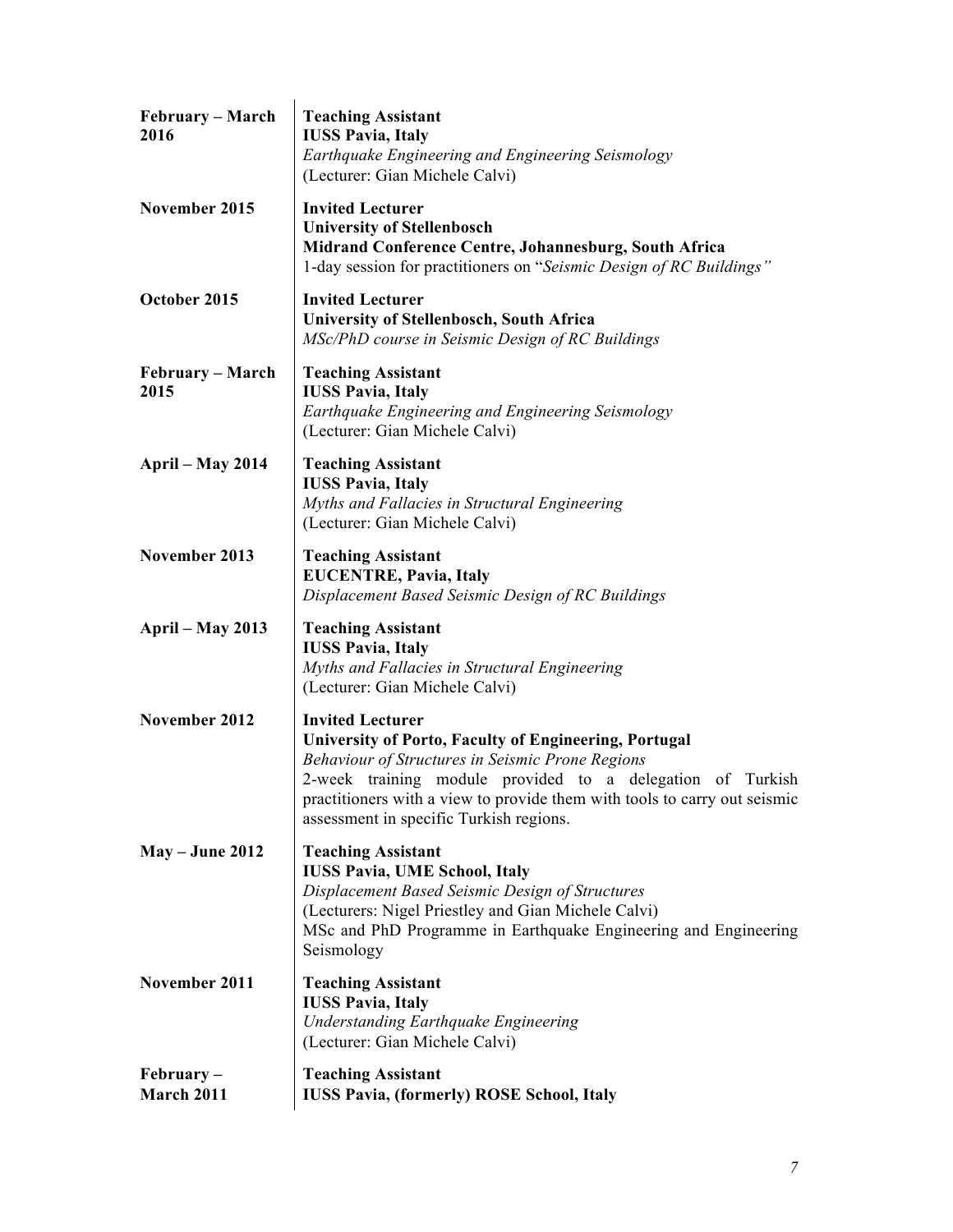|                                            | Seismic Assessment and Retrofitting of Existing Structures<br>(Lecturer: Rui Pinho)<br>MSc and PhD Programme in Earthquake Engineering and Engineering<br>Seismology |
|--------------------------------------------|----------------------------------------------------------------------------------------------------------------------------------------------------------------------|
| September $2007 -$<br><b>February 2008</b> | <b>Teaching Assistant</b><br>Faculty of Engineering, University of Porto, Portugal<br>Structural Analysis, MSc in Civil Engineering                                  |

# **6. OTHER APPOINTMENTS**

| August 2016                      | <b>Scientific Committee Member</b><br>6th International Disaster and Risk Conference IDRC Davos 2016                                                                                                                                                                                  |
|----------------------------------|---------------------------------------------------------------------------------------------------------------------------------------------------------------------------------------------------------------------------------------------------------------------------------------|
| <b>July 2016</b>                 | <b>Seismic Risk Consultant/Expert</b><br>International Agency for Atomic Energy (IAEA)                                                                                                                                                                                                |
| <b>January 2016 -</b><br>present | <b>Editorial Manager</b><br>Journal of Earthquake Engineering - Taylor and Francis                                                                                                                                                                                                    |
| November 2015                    | <b>PhD Evaluation Committee Member</b><br>Miriam Lopez - Optimum seismic isolation design parameters for multi-<br>span slab-girder skewed highway bridges – University of Porto, Portugal                                                                                            |
| <b>October 2015 -</b><br>Present | <b>Editorial Board Member</b><br>Civil Engineering Journal, K.N. Toosi University of Technology, Tehran,<br>Iran                                                                                                                                                                      |
| <b>May 2015</b>                  | Chairman<br>2 <sup>nd</sup> Second International Workshop on Seismic Performance of Non-<br>Structural Elements (SPONSE), Pavia, Italy<br>Design and Implementation Considerations II                                                                                                 |
| February 2015                    | <b>Scientific/Organizing Committee Member</b><br>OECD Nuclear Energy Agency Committee on the Safety of Nuclear<br>Installations (CSNI) Workshop on "Testing PSHA Results and Benefit of<br>Bayesian Techniques for Seismic Hazard Assessment", EUCENTRE,<br><b>IUSS Pavia</b> , Italy |
| September 2014                   | <b>Scientific Committee Member and Invited Speaker</b><br>Workshop "Field testing and seismic vulnerability assessment", Austrian<br>Institute of Technology, Vienna, Austria<br>Contributions to seismic assessment of populations of bridges                                        |
| August 2014                      | Chairman<br>2 <sup>nd</sup> European Conference on Earthquake Engineering and Seismology,<br>Istanbul, Turkey                                                                                                                                                                         |
|                                  | Assessment and Design of Bridges                                                                                                                                                                                                                                                      |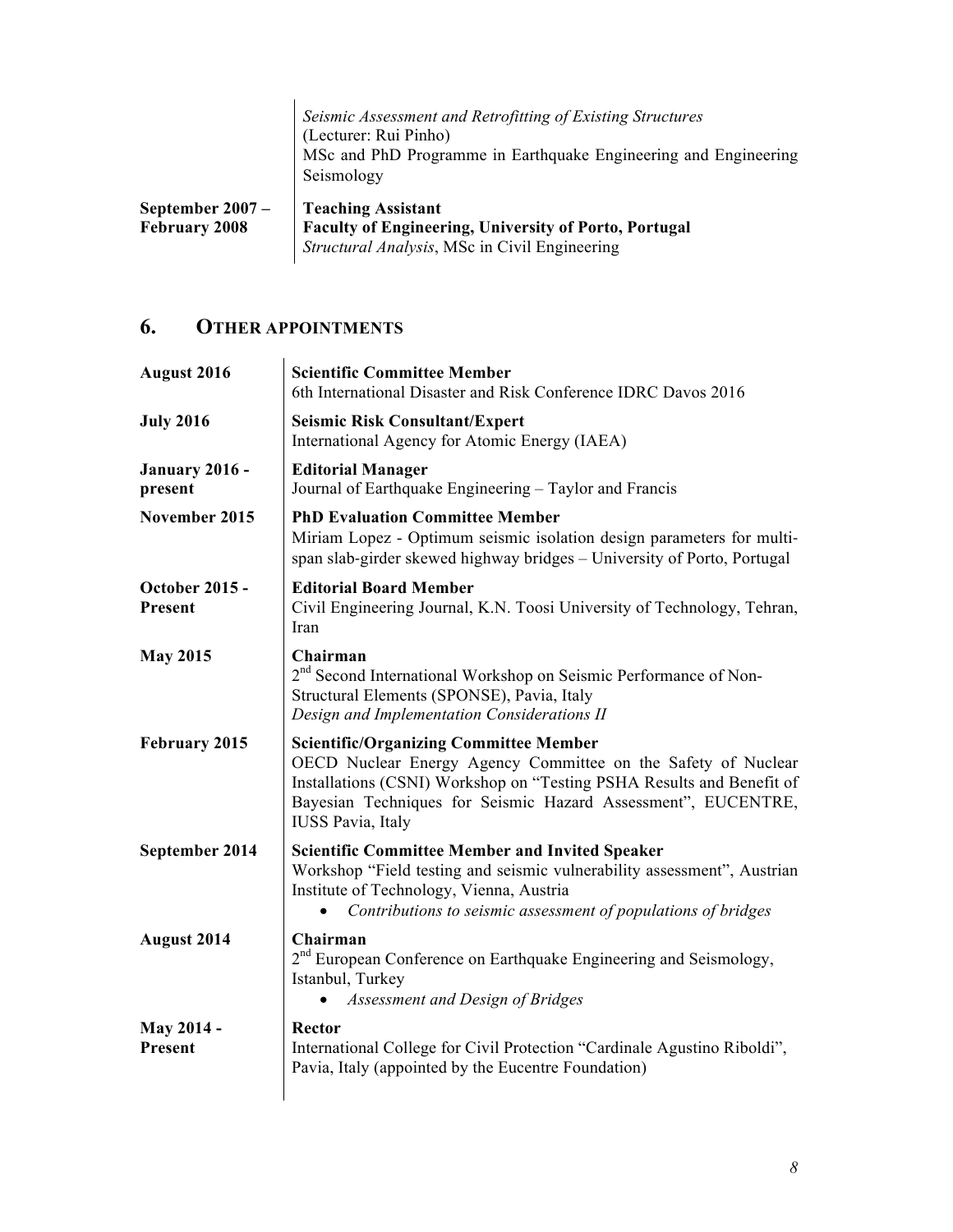| <b>May 2013</b>                        | Chairman<br>The 13 <sup>th</sup> International ROSE Seminar and The 1 <sup>st</sup> International UME<br>School Seminar, Pavia, Italy                                                                                                                                                              |
|----------------------------------------|----------------------------------------------------------------------------------------------------------------------------------------------------------------------------------------------------------------------------------------------------------------------------------------------------|
| September 2012                         | Chairman<br>15 <sup>th</sup> World Conference on Earthquake Engineering, Lisbon, Portugal<br>• Assessment and Retrofitting of Existing Structures (Reinforced<br>concrete structures and Isolation and anti-seismic devices)<br>• Preparedness and Emergency Management of<br>Large<br>Earthquakes |
| October $2010 -$<br><b>August 2014</b> | <b>Collaborator</b><br>Seismosoft Ltd - Earthquake Engineering Software Solutions<br>Main Tasks: User Support, Licensing and Sales Management, Marketing<br>and Outreach                                                                                                                           |

### **7. PUBLICATIONS**

#### **Conference Proceedings Papers**

1. Curreli, D.; Marques, M.; Monteiro, R.

**Avaliação da Vulnerabilidade Sísmica de Pontes**, Seminário de Estruturas, FEUP, Porto, Março 2005 (in Portuguese)

2. Delgado, P.; Marques, M.; Monteiro, R.; Delgado, R.; Costa, A.

**Two Ways of Assessing the Seismic Vulnerability of Bridges,** First European Conference on Earthquake Engineering and Seismology, Switzerland, September 2006

3. Delgado, P.; Monteiro, R.; Marques, M.; Costa, A.; Delgado, R.

**Probabilistic Seismic Safety Assessment Of Bridges – Application To A Real Case**, First European Conference on Earthquake Engineering and Seismology, Switzerland, September 2006

4. Delgado, R.; Marques, M.; Monteiro, R.; Delgado, P.; Romão, X.; Costa, A. **Setting Up Real Or Artificial Earthquake Records For Dynamic Analysis**, First European Conference on Earthquake Engineering and Seismology, Switzerland, September 2006

5. Delgado, P.; Marques, M.; Monteiro, R.; Delgado, R.; Costa, A.

**Avaliação Expedita da Segurança Sísmica de Pontes, 4<sup>as</sup> Jornadas Portuguesas de** Engenharia de Estruturas, LNEC, Lisboa, Dezembro 2006 (in Portuguese)

6. Delgado, P.; Monteiro, R.; Marques, M.; Costa, A.; Delgado, R.

**Avaliação Probabilística da Segurança Sísmica de Pontes. Aplicação a um Caso Prático**, 4as Jornadas Portuguesas de Engenharia de Estruturas, LNEC, Lisboa, Dezembro 2006 (in Portuguese)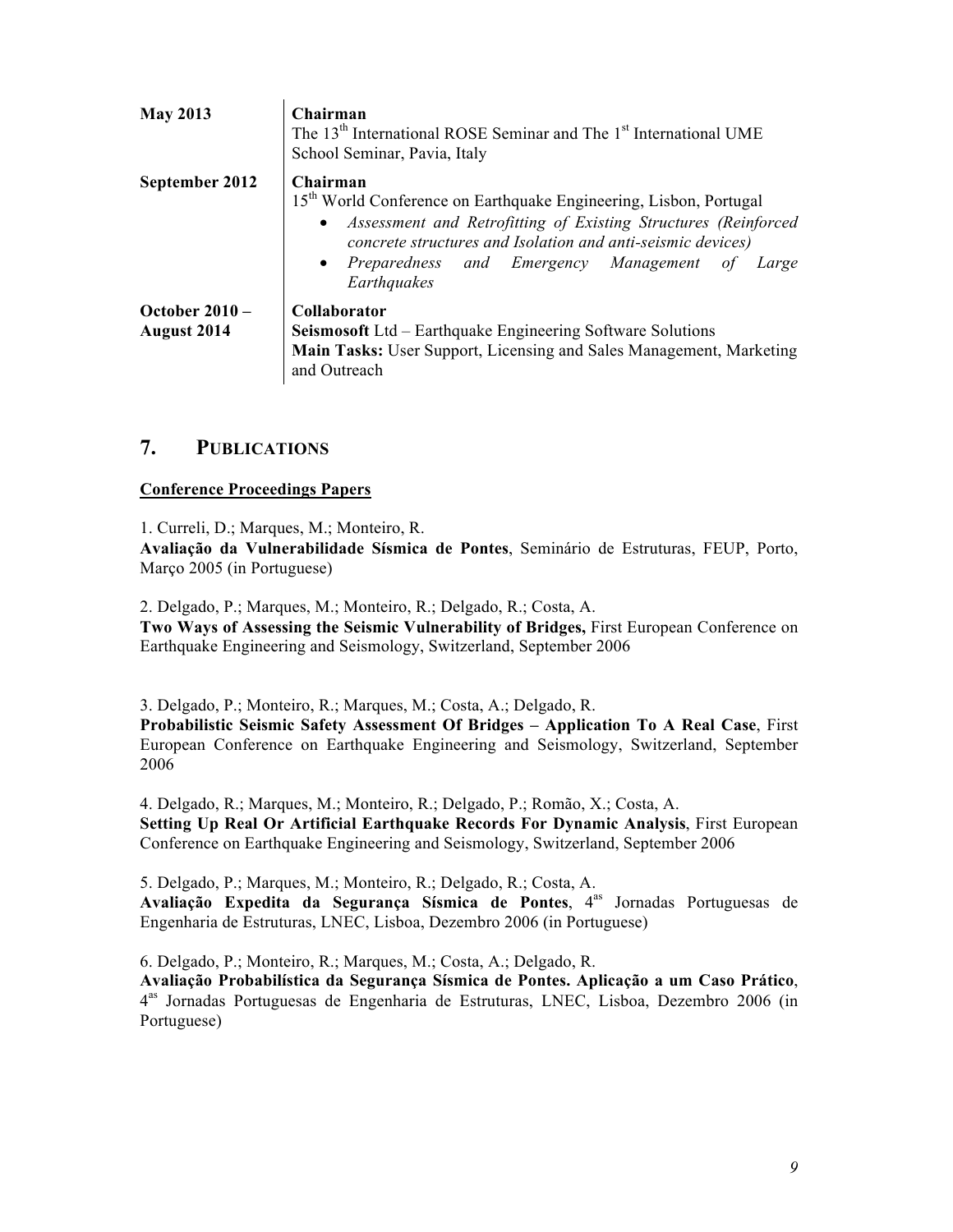7. Pinho, R.; Casarotti, C.; Monteiro, R.

**An Adaptive Capacity Spectrum Method and Other Nonlinear Static Procedures Applied**  to the Seismic Assessment of Bridges, 1<sup>st</sup> US-Italy Seismic Bridge Workshop, EUCENTRE, Italy, April 2007

8. Pinho, R.; Casarotti, C.; Monteiro, R.; Delgado, R.

**Verification of Nonlinear Static Procedures (NSP) for the Assessment of Bridges**, Workshop in Nonlinear Static Methods for Design/Assessment of 3D Structures, IST, Lisbon, 5-6 May, 2008.

9. Monteiro, R.; Maruqes, M.; Pinho, R.; Casarotti, C.; Delgado, R. **Verification of Nonlinear Static Procedures (NSP) for the Assessment of Bridges and Buildings**, The 8<sup>th</sup> International ROSE School Seminar, Pavia, 22-23 May, 2008.

10. Monteiro, R.; Casarotti, C.; Pinho, R.

**Using Nonlinear Static Procedures for seismic assessment of irregular viaducts,** Fifth European Workshop on the seismic behaviour of Irregular and Complex Structures, Catania, 16-17 September, 2008.

11. Pinho, R.; Marques, M.; Monteiro, R.; Casarotti, C.

**Using the Adaptive Capacity Spectrum Method for the assessment of irregular frames**, Fifth European Workshop on the seismic behaviour of Irregular and Complex Structures, Catania, 16-17 September, 2008.

12. Monteiro, R.; Ribeiro, R.; Marques, M.; Delgado, R.; Costa, A. Pushover Analysis of RC Bridges Using Fiber Models or Plastic Hinges, The 14<sup>th</sup> World Conference on Earthquake Engineering, Beijing, China, 12-17 October, 2008.

13. Marques, M.; Coutinho, D.; Monteiro, R.; Delgado, R.; Costa, A. Pushover Analysis of RC Buildings with Different Nonlinear Models, The 14<sup>th</sup> World Conference on Earthquake Engineering, Beijing, China, 12-17 October, 2008.

14. Ribeiro, R.; Monteiro, R.; Delgado, R.

**Modelo com Não Linearidade Concentrada ou Distribuída em Análise Pushover de Pontes, BE2008** – Encontro Nacional de Betão Estrutural, Guimarães, 5-7 Novembro, 2008. (in Portuguese)

15. Delgado, P.; Monteiro, R.; Marques, M.; Delgado, R.; Costa, A.

**Análise probabilística da vulnerabilidade sísmica de um viaduto irregular**, ASCP09 – 1º Congresso Nacional de Segurança e Conservação de Pontes, Lisboa, 1-3 Julho, 2009. (in Portuguese)

16. Monteiro, R.; Delgado, R.; Pinho, R.; Casarotti, C.

**Avaliação do comportamento sísmico de pontes por análise estática não linear**, ASCP09 – 1º Congresso Nacional de Segurança e Conservação de Pontes, Lisboa, 1-3 Julho, 2009. (in Portuguese)

17. Monteiro, R.; Delgado, R.; Crowley, H.; Pinho, R.

**Avaliação da segurança sísmica de pontes segundo diferentes metodologias**, ASCP09 – 1º Congresso Nacional de Segurança e Conservação de Pontes, Lisboa, 1-3 Julho, 2009. (in Portuguese)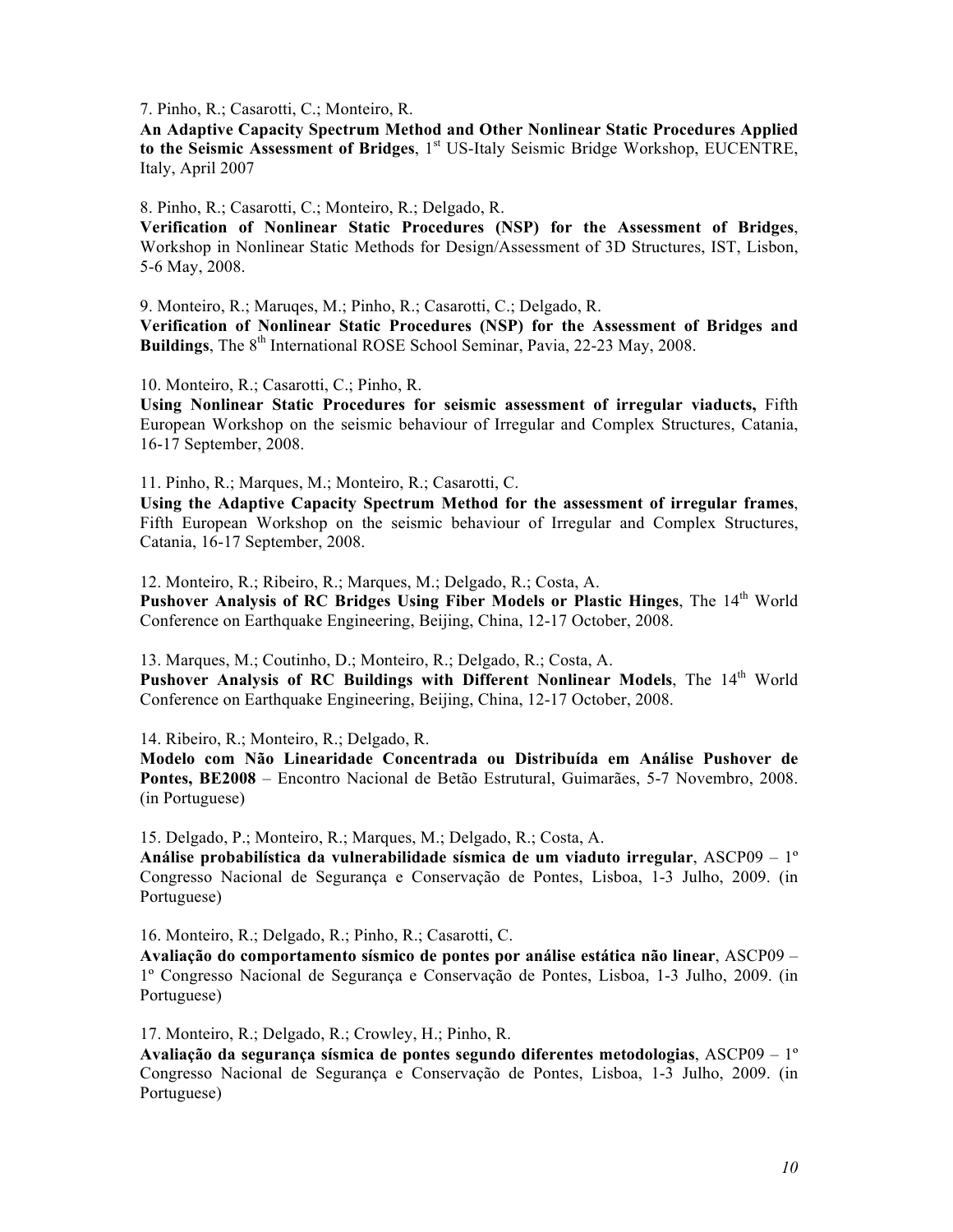18. Monteiro, R.; Delgado, R.

**Avaliação probabilística da segurança sísmica de pontes em betão armado**, Reabilitar2010 – Encontro Nacional de Conservação e Reabilitação de Estruturas, Lisboa, 23-25 Junho, 2010. (in Portuguese)

19. Araújo, M.; Torres, A.; Monteiro, R.; Delgado, R.

**Segurança Sísmica de um Conjunto de Pontes Portuguesas**, Sísmica 2010 – 8º Congresso Nacional de Sismologia e Engenharia Sísmica, Aveiro, 20-23 Outubro, 2010. (in Portuguese)

20. Torres, A.; Araújo, M.; Monteiro, R.; Delgado, R.

**Avaliação da Segurança Sísmica de Pontes Usando Análises Pushover**, Sísmica 2010 – 8º Congresso Nacional de Sismologia e Engenharia Sísmica, Aveiro, 20-23 Outubro, 2010. (in Portuguese)

21. Monteiro, R.; Delgado, R.; Costa, A.

**Avaliação Probabilística da Segurança Sísmica de Pontes Usando Análises Pushover**, Sísmica 2010 – 8º Congresso Nacional de Sismologia e Engenharia Sísmica, Aveiro, 20-23 Outubro, 2010. (in Portuguese)

22. Monteiro, R.; Delgado, R., Costa, A.

**Quantificação da Segurança Sísmica de Pontes através de Técnicas de Amostragem**, Sísmica 2010 – 8º Congresso Nacional de Sismologia e Engenharia Sísmica, Aveiro, 20-23 Outubro, 2010. (in Portuguese)

23. Scodeggio, A.; Monteiro, R.; Dacarro, F.; Crowley H.; Pinho R. **Finite Element Model Updating of Buildings using Dynamic Identification Measurements**, 15th World Conference on Earthquake Engineering, Paper No. 1331, Lisbon, Portugal, 2012.

24. Zelaschi, C.; Monteiro, R.; Marques, M.

**Numerical simulation of the seismic behavior of RC bridge populations for defining optimal intensity measures**, *OpenSees Days Portugal 2014-Abstracts*, 53.

25. Monteiro, R.; Zhang, X.; Pinho, R.

**Different approaches to derive analytical fragility functions of bridges**, Second European Conference on Earthquake Engineering and Seismology, Istanbul, Turkey, 2014.

26. Zelaschi, C.; Monteiro, R.; Marques, M.; Pinho R.

**Comparative analysis of intensity measures for reinforced concrete bridges**, Second European Conference on Earthquake Engineering and Seismology, Istanbul, Turkey, 2014.

27. Marques, M.; Castro, J.M.; Silva, V.; Carvalho, M.; and Monteiro, R. **Risco Sismico em Portugal – Desenvolvimentos do Projecto PRISE**, 5as Jornadas Portuguesas de Engenharia de Estruturas, LNEC, Lisboa, Portugal, 2014. (in Portuguese)

28. Zelaschi, C.; Forcellini, D.; De Angelis, G. and Monteiro, R.

**Performance based earthquake engineering approach applied to bridges in a road network**, Proceedings of the 5th ECCOMAS Thematic Conference on Computational Methods in Structural Dynamics and Earthquake Engineering (COMPDYN), Crete, Greece, May 25-27, 2015.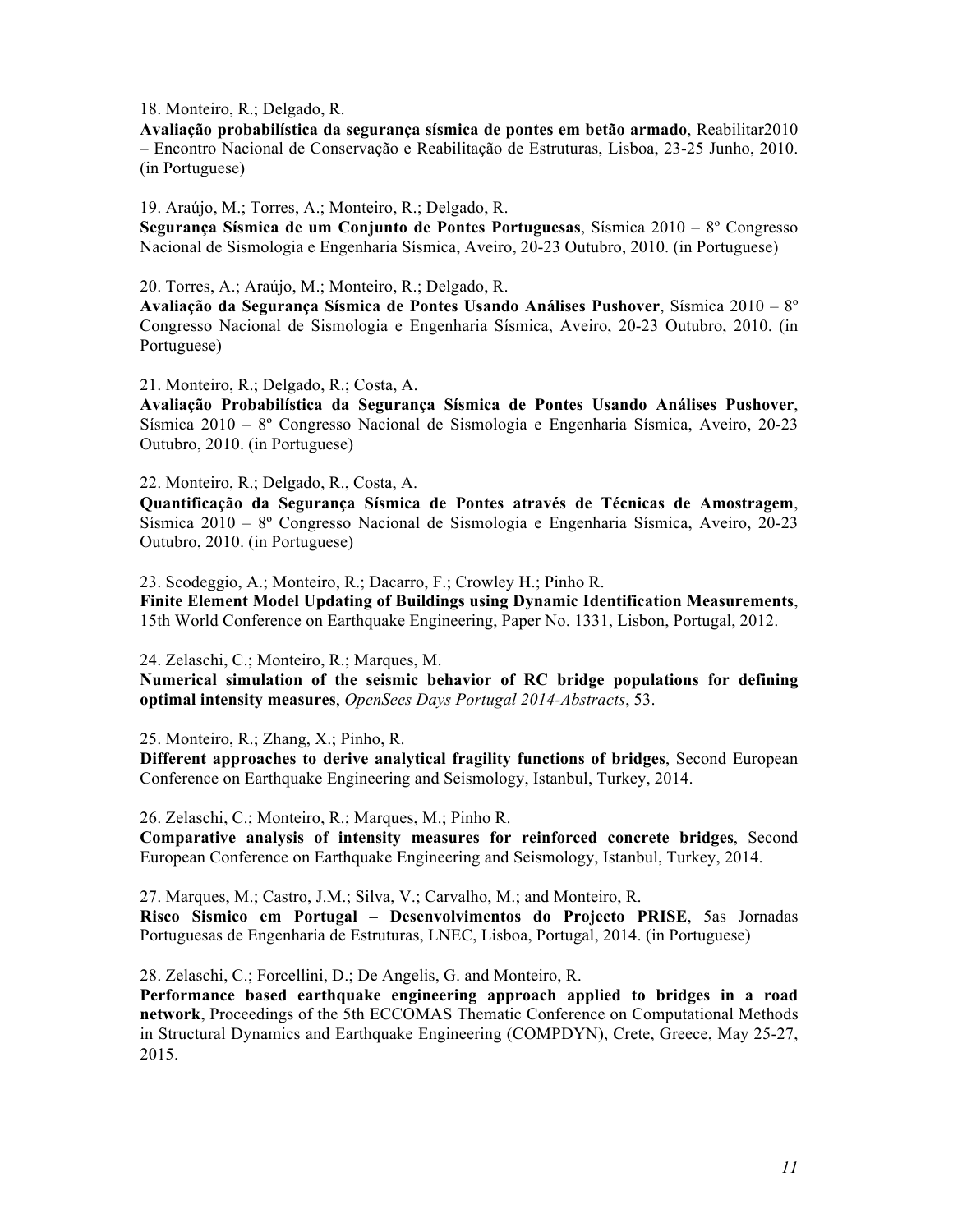29. Monteiro, R.; Delgado, R. and Pinho R.

**Using different uncertainty models for seismic assessment of RC bridges.** Proceedings of the 5th ECCOMAS Thematic Conference on Computational Methods in Structural Dynamics and Earthquake Engineering (COMPDYN 2015), Crete Island, Greece, 25–27 May, 2015.

#### 30. Zelaschi, C.; Monteiro, R. and Pinho, R.

**Improved fragility functions for RC bridge populations**, Proceedings of the 5th ECCOMAS Thematic Conference on Computational Methods in Structural Dynamics and Earthquake Engineering (COMPDYN), Crete, Greece, May 25-27, 2015.

31. Jiang Y., Silva A., Castro J.M. and Monteiro R.

**Experimental Assessment of the Behavior of Rubberized Concrete Filled Steel Tube Members**. Proceedings of the 8<sup>th</sup> International Conference on Behaviour of Steel Structures in Seismic Areas, Shanghai, China, July 1-4, 2015.

32. Dabbeek, J.; Alwahsh, H.; Sader, S.; Juhari, A.H.; Borzi, B.; Germagnoli, F.; Ceresa, P.; Monteiro, R.

**Academic Hubs: Using Applied Research and Community Services to Build Resilience of Nations and Communities to Disasters**. Proceedings of the International Workshop on Mitigation of Disasters due to Severe Climate Events: From Policy to Practice, Colombo, Sri Lanka, 10-13 March, 2016.

33. Zelaschi, C.; Monteiro, R. and Pinho, R.

**Simplified Period Estimation of Italian RC Bridges for Large-Scale Seismic Assessment**. Proceedings of the VII European Congress on Computational Methods in Applied Sciences and Engineering M. Papadrakakis, V. Papadopoulos, G. Stefanou, V. Plevris (eds.) Crete Island, Greece, 5–10 June, 2016.

34. Monteiro, R.; Ceresa, P.; Cerchiello, V.; Dabeek, J.; Di Meo, A.; Borzi, B.

**Towards Integrated Seismic Risk Assessment in Palestine – Application to the City of Nablus**. Proceedings of the VII European Congress on Computational Methods in Applied Sciences and Engineering M. Papadrakakis, V. Papadopoulos, G. Stefanou, V. Plevris (eds.) Crete Island, Greece, 5–10 June, 2016.

35. Civiletti, G.; Camassi, R.; Monteiro, R.

**Italian seismic sequences: year 2000, the emergency phase in Romagna**. Proceedings of the World Multidisciplinary Civil Engineering-Architecture-Urban Planning Symposium (WMCAUS), Prague, 13-17 June, 2016.

36. Vecere, A.; Monteiro, R.; Amman, W.

**Comparative analysis of existing tools for assessment of post-earthquake short-term lodging needs**. Proceedings of the World Multidisciplinary Civil Engineering-Architecture-Urban Planning Symposium (WMCAUS), Prague, 13-17 June, 2016.

37. Grigoratos, I.; Faravelli, M.; Di Meo, A.; Cerchiello, V.; Borzi, B.; Monteiro, R.; Ceresa, P. **Development of A Fragility and Exposure Model for Palestine – Application to The City of Nablus**. Proceedings of the World Multidisciplinary Civil Engineering-Architecture-Urban Planning Symposium (WMCAUS), Prague, 13-17 June, 2016.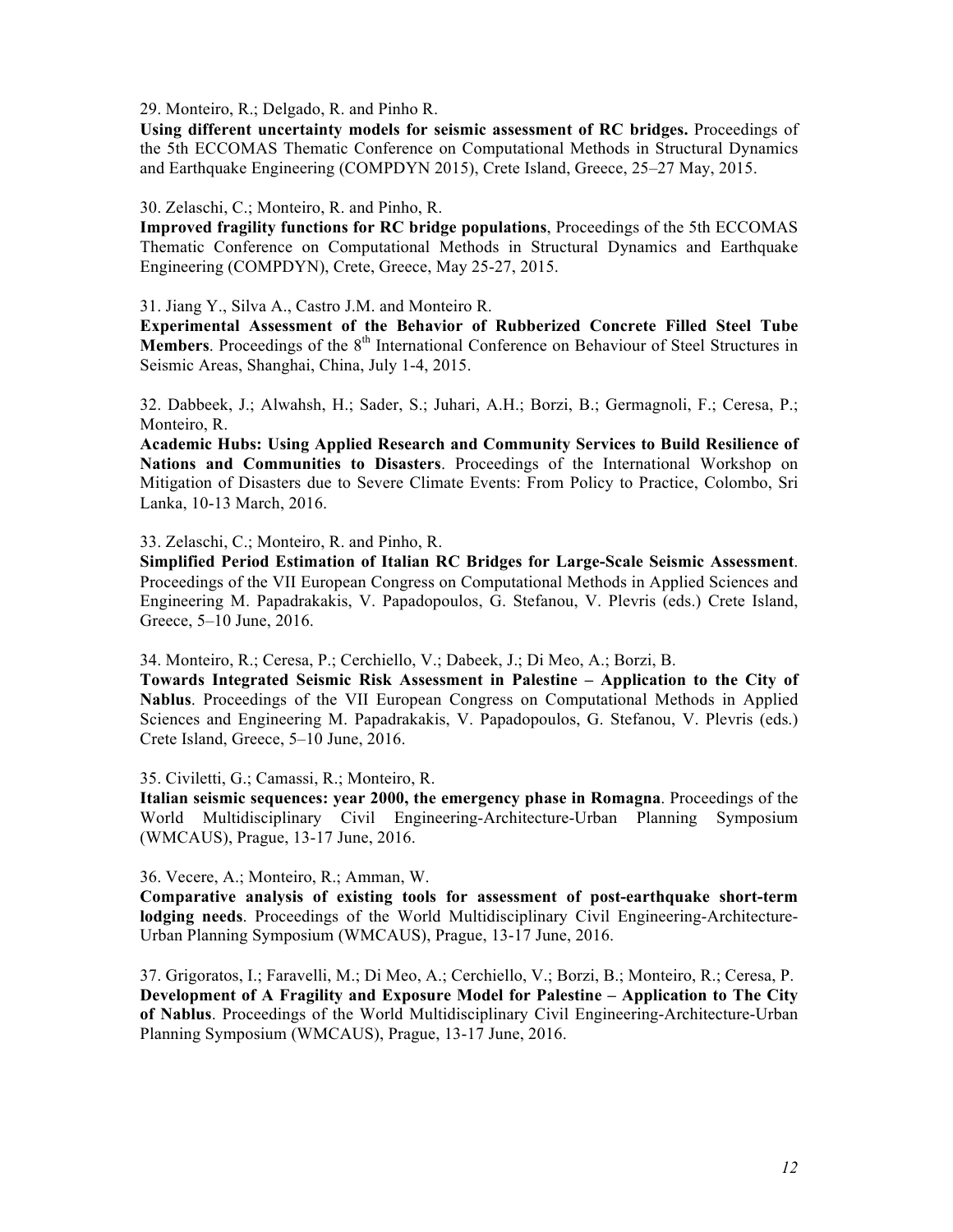38. Borzi, B.; Di Meo, A.; Faravelli, M.; Ceresa, P.; Monteiro, R.; Dabeek, J.

**Definition of Fragility Curves for Frame Buildings in Nablus – Palestine**. Proceedings of the 1<sup>st</sup> International Conference on Natural Hazards & Infrastructure, Chania, Greece, 28-30 June, 2016.

39. Grigoratos, I.; Ceresa, P.; Monteiro, R.; Borzi, B.

**Extending the applicability of simplified pushover-based vulnerability assessment methods to irregular RC buildings**. Proceedings of the 1<sup>st</sup> International Conference on Natural Hazards & Infrastructure, Chania, Greece, 28-30 June, 2016.

40. Vecere, A.; Monteiro, R.; Amman, W.

**Estimating Post-Earthquake Shelter Requirements**. Proceedings of the 6th International Disaster and Risk Conference IDRC, Davos, Switzerland, 28 August – 1 September, 2016.

#### **Deliverables and Reports**

#### 41. **Fragility functions for roadway bridges**

SYNER-G – Systemic Seismic Vulnerability and Risk Analysis for Buildings, Lifeline Networks and Infrastructures Safety Gain, Deliverable 3.6, 2012.

#### 42. **Developed integrated field monitoring technologies**

NERA – Network of European Research Infrastructures for Earthquake Risk Assessment and Mitigation, Deliverable 15.1, 2013.

#### **Journal Articles**

43. Rui Pinho, Ricardo Monteiro, Chiara Casarotti and Raimundo Delgado **Assessment of Continuous Span Bridges through Nonlinear Static Procedures,** *Earthquake Spectra*, **25**(1), 143-159, 2009

44. C. Casarotti, R. Monteiro and R. Pinho

**Verification of spectral reduction factors for seismic assessment of bridges,** *Bulletin of the New Zealand Society for Earthquake Engineering*, **42**(2), 2009

45. Pinho, R.; Marques, M.; Monteiro, R. and Delgado. R. **Evaluation of Nonlinear Static Procedures in the Assessment of Building Frames,**  *Earthquake Spectra,* **29**(4), 2013

46. Monteiro, R.; Marques, M.; Adhikari, G.; Casarotti, C. and Pinho, R. **Spectral Reduction Factors Evaluation for Seismic Assessment of Frame Buildings,**  *Engineering Structures*, **77**, 129-142, 2014

47. Monteiro, R.; Delgado R. and Pinho, R. **Probabilistic Seismic Assessment of RC Bridges: Part I – Uncertainty Models,** *Structures*, **5**, 258-273, 2016

48. Monteiro, R.; Delgado R. and Pinho, R. **Probabilistic Seismic Assessment of RC Bridges: Part II – Nonlinear Demand Prediction,**  *Structures*, **5**, 274-283, 2016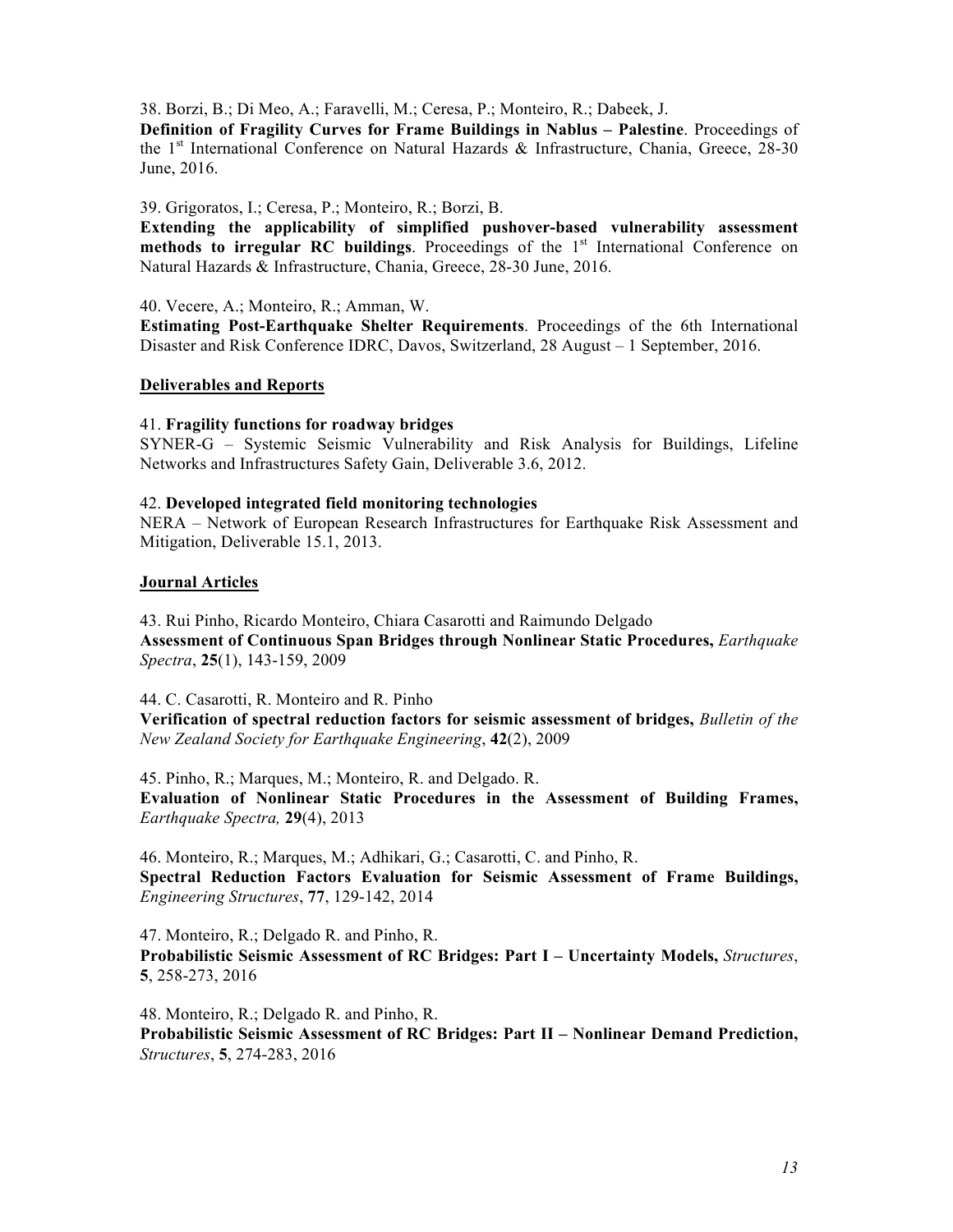49. Zelaschi, C.; Monteiro, R.; Pinho, R.

**Parametric Characterization of RC Bridges for Seismic Assessment Purposes**, *Structures*, **7**, 14-24, 2016

50. Monteiro, R.

**Sampling based numerical seismic assessment of continuous span RC bridges**, *Engineering Structures*, **118**, 407-420, 2016

51. Bernier, C., Monteiro, R. and Paultre, P.

**Using the Conditional Spectrum Method for Improved Fragility Assessment of Concrete Gravity Dams in Eastern Canada**, Earthquake Spectra, In-Press, 2016

52. Jiang, Y., Silva, A., Castro, M., Macedo, L., Silvestre, N. and Monteiro, R. **Seismic performance of composite moment-resisting frames achieved with sustainable CFST members**, *Frontiers of Structural and Civil Engineering*, **10(3)**, 312-332, 2016

53. Silva, A.; Jiang, Y.; Castro, J.M.; Silvestre, N.; Monteiro, R. **Experimental assessment of the flexural behaviour of circular rubberized concrete-filled steel tubes**, Journal of Constructional Steel Research, **122**, 557-570, 2016.

54. Kazantzidou-Firtinidou, D.; Sousa, R.; Pinho, R.; Nascimbene, R. and Monteiro, R. **Critical Evaluation of Modelling Parameters on Seismic Assessment of RC Irregular Buildings – Case Study,** *Journal of Earthquake Engineering* (submitted)

55. Pinho, R.; Pietra, D.; Monteiro, R. and Calvi, G.M.

**Reliability and Efficiency of Displacement-Based Seismic Design of Isolated Bridges Subjected to Transverse Excitation,** *Bulletin of Earthquake Engineering* (submitted)

### **8. LINGUISTIC**

- Portuguese: Mother tongue
- § English: *First Certificate in English (Grade A),* Cambridge University, June 2006
- Italian: Fluent

### **9. PERSONAL SKILLS AND COMPETENCES**

- § Technical reviewer (Earthquake Spectra, Engineering Structures, Earthquakes and Structures, Journal of Earthquake Engineering, NED University Journal of Research, Civil Engineering Journal)
- § Experienced in structural modelling of RC bridges in nonlinear analysis software.
- Competent in graphical applications (Autodesk Autocad, Microstation);
- Competent in structural software (SAP2000, SeismoStruct, Robot, CypeCad);
- Competent in calculus application software (Matlab, Fortran, Visual Basic)